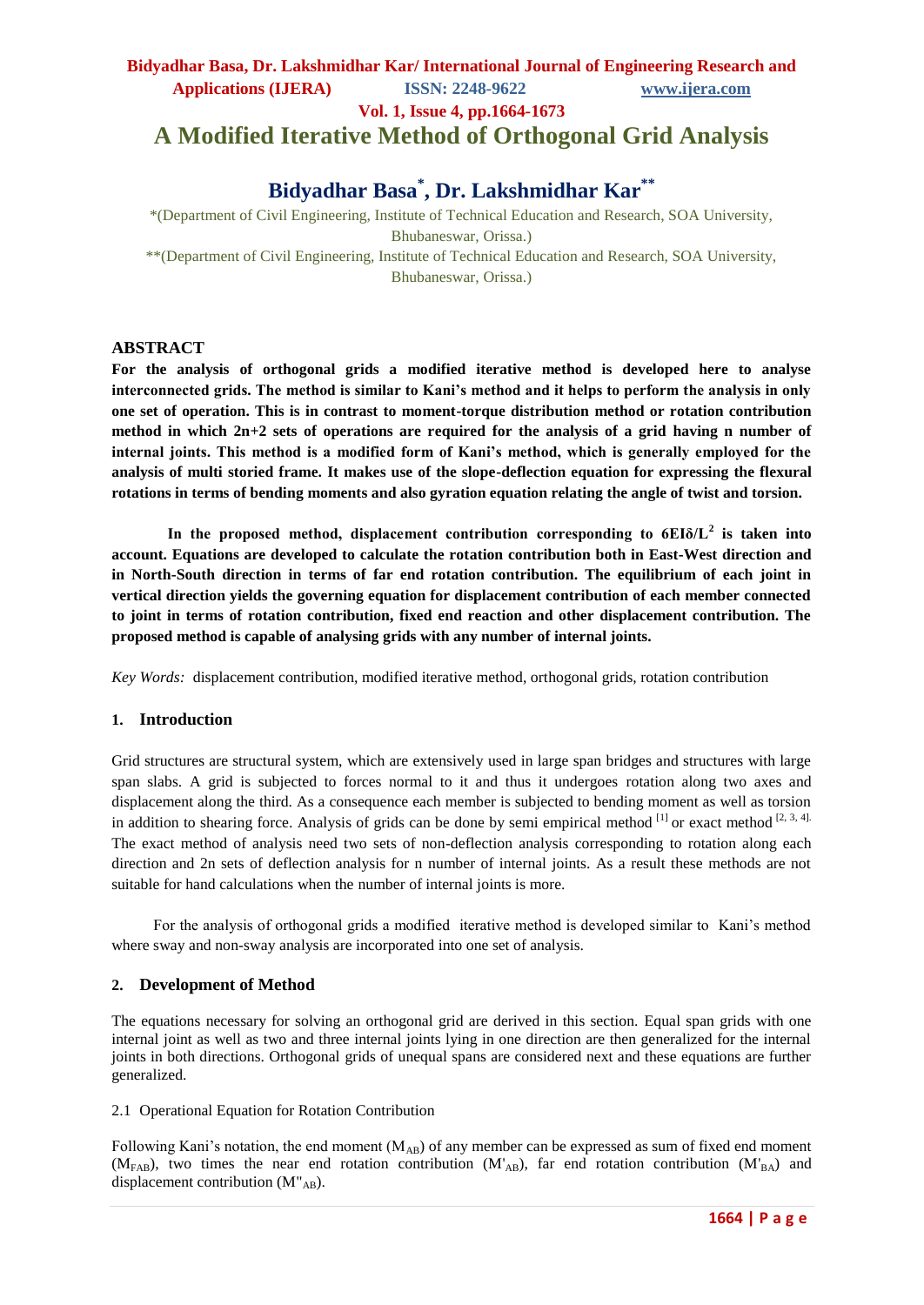

Here, M"<sub>AB</sub> represents the displacement contribution corresponding to 6EI  $\delta/L^2$  where  $\delta$  is the vertical displacement. Since there are only two basic unknowns in Eq. 1, the rotation contribution and displacement contribution of a member, we need two governing equations for solving it. Of course, for a grid we will have to consider the moment equilibrium in two directions, usually taken as West-East direction and South-North direction. Thus we will need two sets of rotation factors, corresponding to the two directions. These factors depend on the bending stiffness 4EI/L and torsional stiffness GJ/L. Considering grids of equal spans, the rotation factor for bending (along any direction) is  $-l/(4+2r)$  and for torsion is  $-r/(2(4+2r))$  where  $r = GJ/(2EI)$ . Thus for bending along West-East direction (Fig. 1), the

Fig. 1 A General 3 ×3 Grid

Rotation factors at joint O are  $RF_{OA} = RF_{OB} = -1/(4 + 2r)$  and  $RF_{0c} = RF_{0D} = -r/(2(4+2r))$ Of course, the sum of four rotation factors in any direction is  $-0.5$ . Considering the moment equilibrium at the joint O in West – East direction.

 + + + = 0 -------------------------------------------------------------------(2) Where  $M_{OA} = M_{FOA} + \tilde{2}M'_{OA} + M'_{AO} + M''_{OA}$ And  $T_{OC} = (\theta_{OA} - \theta_{CE})GJ/L$ On simplifying, Eqn. 2 yields  $M'_{OA} = \frac{-1}{4+2}$  $\frac{-1}{4+2r} [M_{F0A} + M'_{A0} + M''_{0A} + M_{F0B} + M'_{B0} + M'_{0B} - r(M'_{CE} + M''_{DG})]$ -----(3)

Equation 3 represents the governing equation for determining the rotation contributions at any internal joint of orthogonal grid of equal span.

2.2 Operational Equation for Displacement Contribution of Single Internal Joint Grid.

For bending moment, anti-clockwise moments are taken as positive for West-East bending (West on left hand side and East on right hand side) as well as South – North bending (South on left hand side and North on right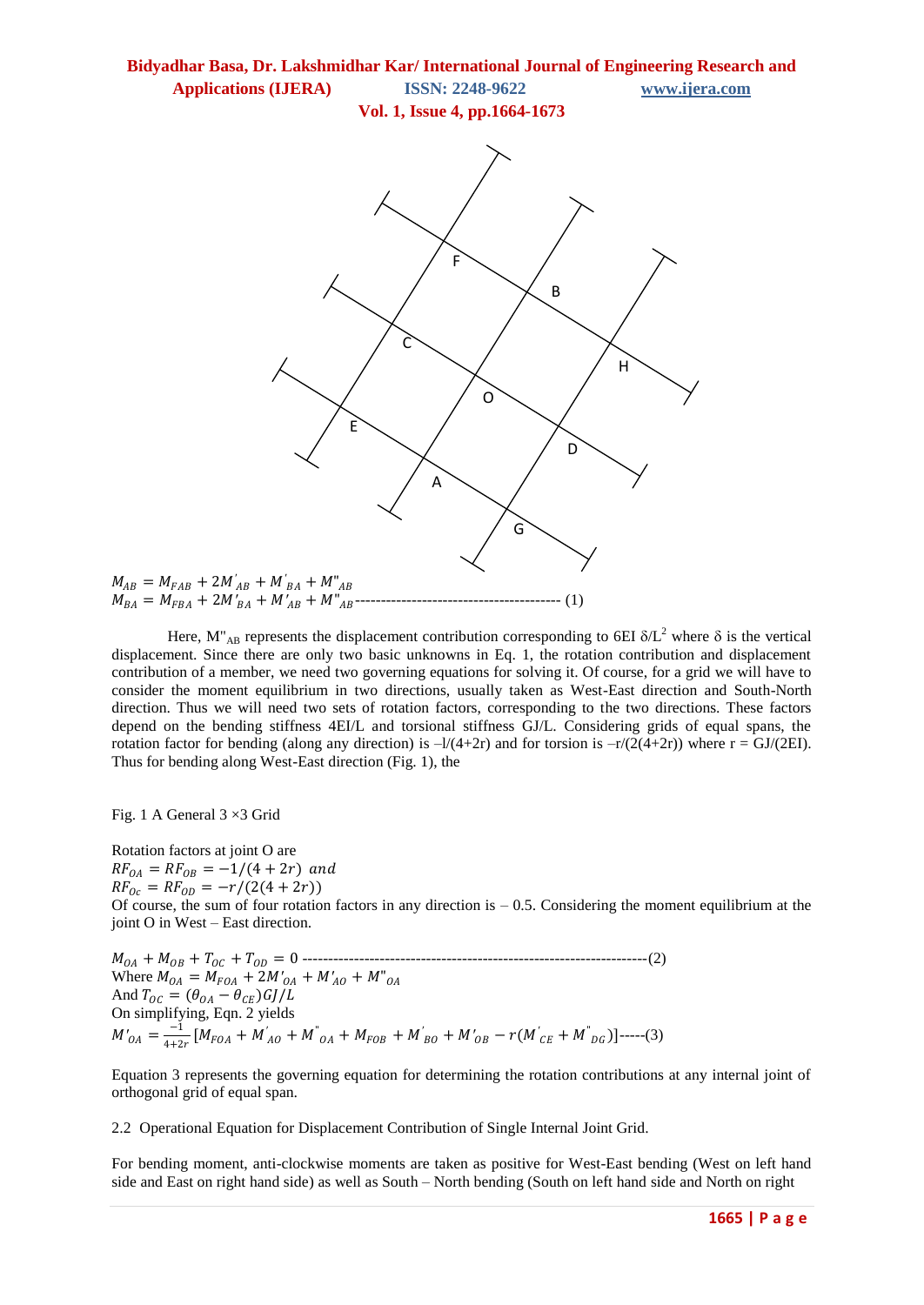hand side). Fig. 2 shows the free body diagram of a four-member grid. Now considering vertical equilibrium at the joint O (Fig. 2), we have

− + − − *′* − *′* − *′* − *′* = 0 ------------------------------(4)

Where  $R_{OA}$  etc are reactions due to final moment, i.e.  $R_{OA} = (M_{AO} + M_{OA})/L$  etc and  $R_{OA}$  is the statically determinate reaction at O of member OA, etc.

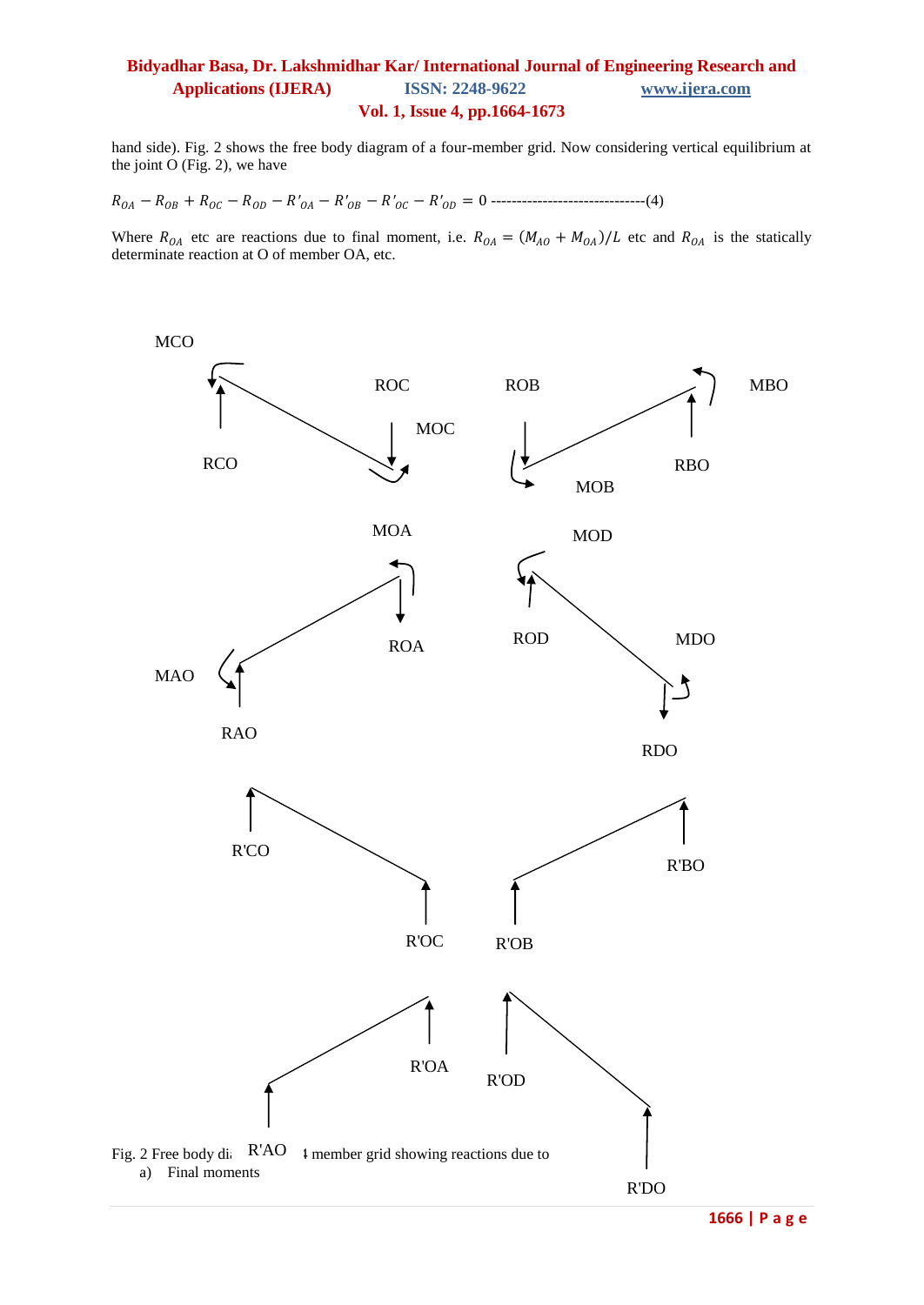b) Given loads

Using the fact that each member has same length and the sign convention adopted, we have (Fig. 3).



Fig. 3 Fixed end moments due to displacement  $\delta$ 

" = −" = " = −" = 61/ 2 --------------------------------------------(5) Substituting the values of end moments in terms of fixed end moments, rotation contribution, displacement contribution in Eq. 4. and using Eq. 5, we get.

 $M''_{OA} = \frac{1}{4}$  $\frac{1}{4}$  $\left[\frac{3}{2}\right]$  $\frac{3}{2}(\sum \mathit{FER}_o\frac{L}{3}$  $\frac{2}{3} - \sum (M'_{A0} + M'_{OA})$ In Eq. 6 is the operational equation for displacement contribution of a single internal joint grid.  $\sum FER_O = FER_{OA} - FER_{OB} + FER_{OC} - FER_{OD}$ Eq. 6 is the operational equation for displacement contribution of a single internal joint grid.

2.3 Operational Equation for Displacement Contribution of a Grid Having Two Internal Joints

Let  $\delta_1$  and  $\delta_2$  be the vertical deflections of joint D and E (Fig. 4). Now we have



Fig. 4 Deflection in a grid having two internal joints.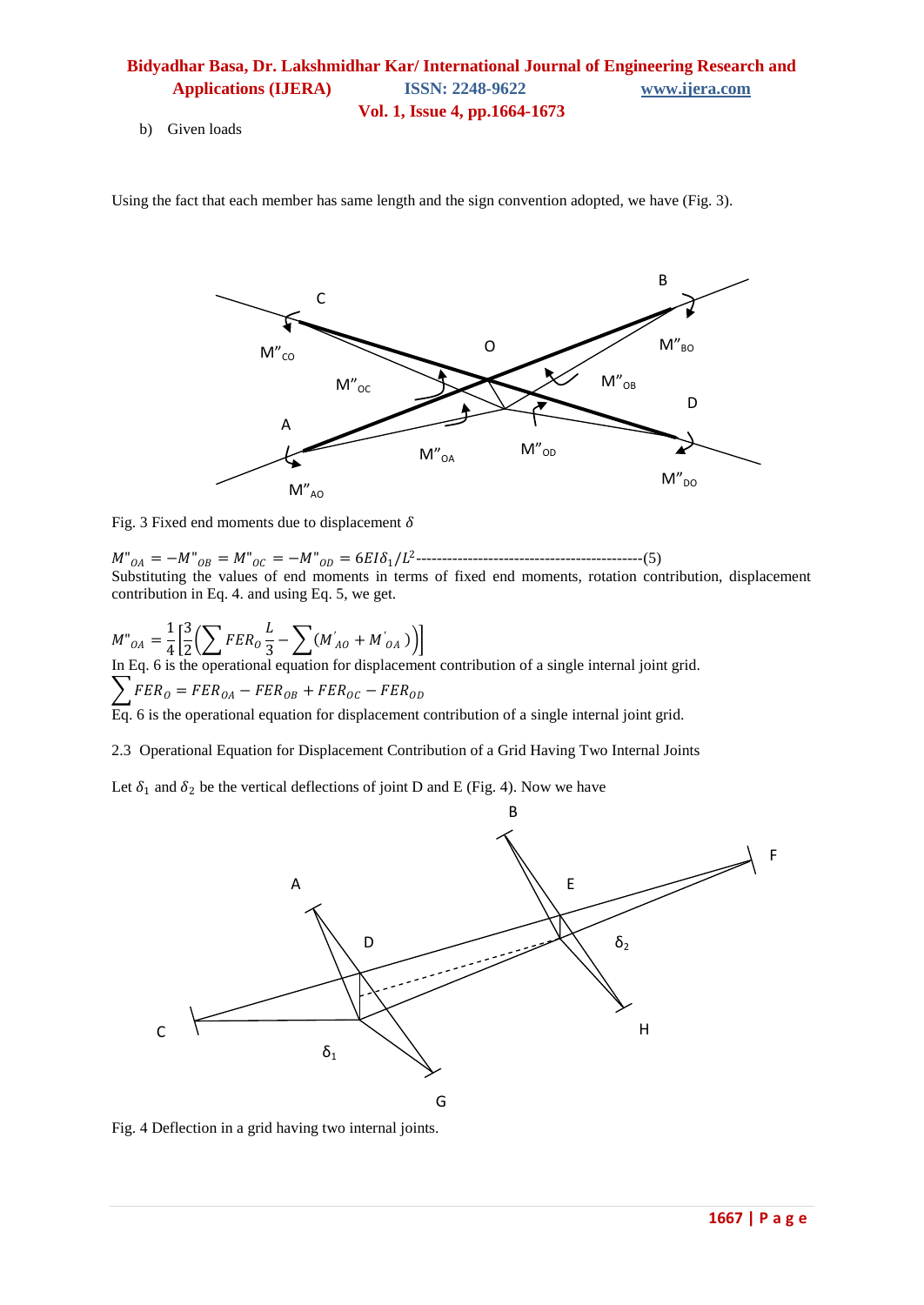**Vol. 1, Issue 4, pp.1664-1673**

## $M''_{AD} = -M''_{DG} = M''_{CD} = 6EI\delta_1/L^2$  $M''_{BE} = -M''_{EH} = M''_{EF} - 6EI\delta_2/L^2$  $M''_{DE} = -6EI(\delta_1 - \delta_2)/L^2 = -M''_{EF} - M''_{CD}$

Considering the sign convention developed earlier.

$$
\sum_{D} M'' = M''_{CD} - M''_{DE} - M''_{AD} - M''_{DG} = 4M''_{CD} + M''_{EF}
$$
  
which gives  

$$
M''_{CD} = \frac{1}{4} \left[ \sum_{D} M'' - M''_{EF} \right]
$$
  
Using Eq. 6 for  $\sum_{D} M''$ , we obtain

" = 1 4 [ 3 2 3 − *′* + *′* } − " − − − − −− − − −− − − −−(7) Similarly, −" = 1 4 3 2 3 − *′* + *′* } + " − − − −− − − − −− − −(8) " = 1 4 [ 3 2 3 − *′* + *′* } − " and " = 1 4 [ 3 2 3 − *′* + *′* } − " − − − − −− − − −− − − − −(9)

2.4 Operational Equation for Displacement Contribution of a Grid Having 3 Internal Joints in One Direction



Fig. 5 Deflection in a grid having three internal joints in  $\alpha$  I rection.

Figure 5 shows a grid having three internal joints E, F and G in one direction. Let  $\delta_1$ ,  $\delta_2$  and  $\delta_3$  be their vertical deflections. Now,

 $M^{\prime \prime}_{DE} = -M^{\prime \prime}_{EI} = M^{\prime \prime}_{AE} = 6EI\delta_1/L^2$  $M''_{BF} = -M''_{FJ} = 6EI\delta_2/L^2$  $M''_{CG} = -M''_{GK} = -M''_{GH} = 6EI\delta_3/L^2$  $M''_{FG} = -6EI(\delta_2 - \delta_3)/L^2 = -M''_{GH} - M''_{BF}$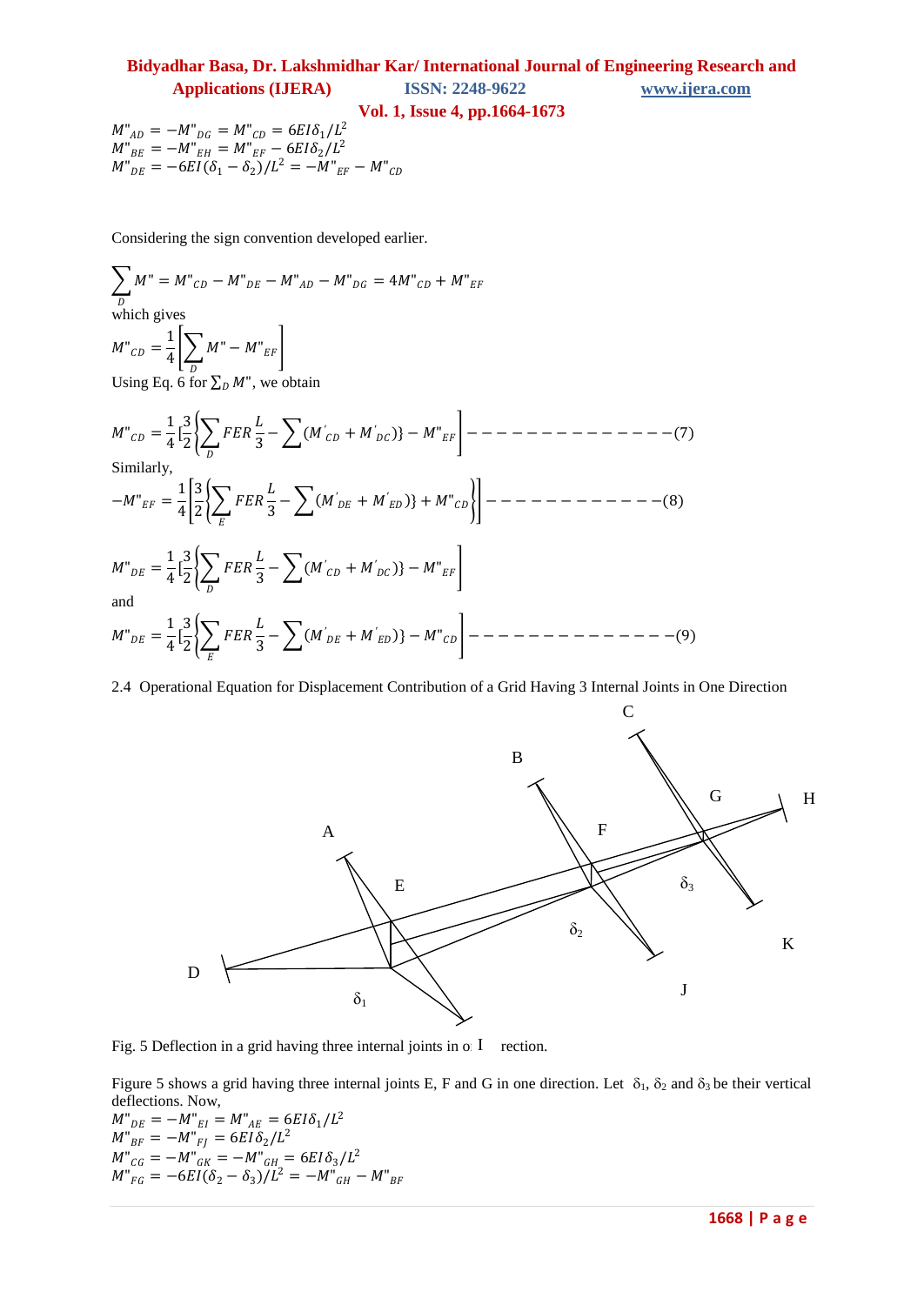# **Vol. 1, Issue 4, pp.1664-1673**

$$
M^{\prime\prime}_{EF} = -6EI(\delta_1 - \delta_2)/L^2 = -M^{\prime\prime}_{DE} + M^{\prime\prime}_{BF}
$$
  
Now  

$$
\sum_{E} M^{\prime\prime} = M^{\prime\prime}_{DE} - M^{\prime\prime}_{EF} + M^{\prime\prime}_{AB} - M^{\prime\prime}_{EI}
$$
  
which yields

$$
4M''_{DE} = \sum_{E} M'' - M''_{GH} - M''_{FG}
$$
  
On simplifying

1 1 − *′* + *′* " = − " − " − −− − − − −− − −(10) 4 3 3 and " = −" + " 1 3 − *′* + *′* } − " − " = [ − " − " − − −− − −(11) 4 2 Similarly considering joint G 1 3 − *′* + *′* " = [ } + " + " − " − " − − − −(12) 4 2 

2.5 Generalised Equation for Rotation Contribution and Displacement Contribution

Equation 3 represents the equation for rotation contribution where as Eqn. 6 to 12 represent equations for displacement contribution for grids having internal joints in one direction. These equations can be generalized for grids spanning in both directions. (Fig. 6)

The rotation contribution of any member at any joint is given by

*′* = + *′* + " − *′* + *′* −− − − −− − − −− − (13)

Where

j=joint under consideration

 $M_{ii}$ =rotation contribution at the joint 'j' of member 'ij'

 $RF_{ij}$ =Rotation factor at the end 'j' of member 'ij'

 $\sum M_F$ =Sum of fixed and moments at the joint 'j' for the two members lying in the 'ij' direction (i.e. M'<sub>Fij</sub>+M'<sub>Fji</sub>)  $\sum M$ "<sub>ii</sub>=Sum of the displacement contributions of the two members meeting at the joint 'j' in the direction 'ij'  $(i.e. M"_{ii}+M"_{ki})$ 

 $M'_{ml} \& M'_{on}$ =Rotation contribution of the members meeting at the joint 'm' and 'o' respectively in the direction 'ij', at the adjacent joint of joint 'j', i.e. m and o; lying in the transverse direction to the direction under consideration.

The displacement contribution of any member can be generalized by

$$
M''_{ij} = \frac{(-1)^{p+1}}{4} \left[ \frac{3}{2} \left( \sum_{P=1}^4 FER_j \frac{L}{3} - \sum_{P=1}^4 (M'_{ij} + M'_{ji}) \right) - \sum_{P=1}^4 (-1)^{p+1} \sum M''_{ih} \right] - \sum M''_{ih} - \dots (14)
$$
  
Where

Where

 $p = 1$  = Left or West of joint 'j' 2=Right or East of joint "j" 3=Top or North of joint "j" 4=Bottom or South of joint "j"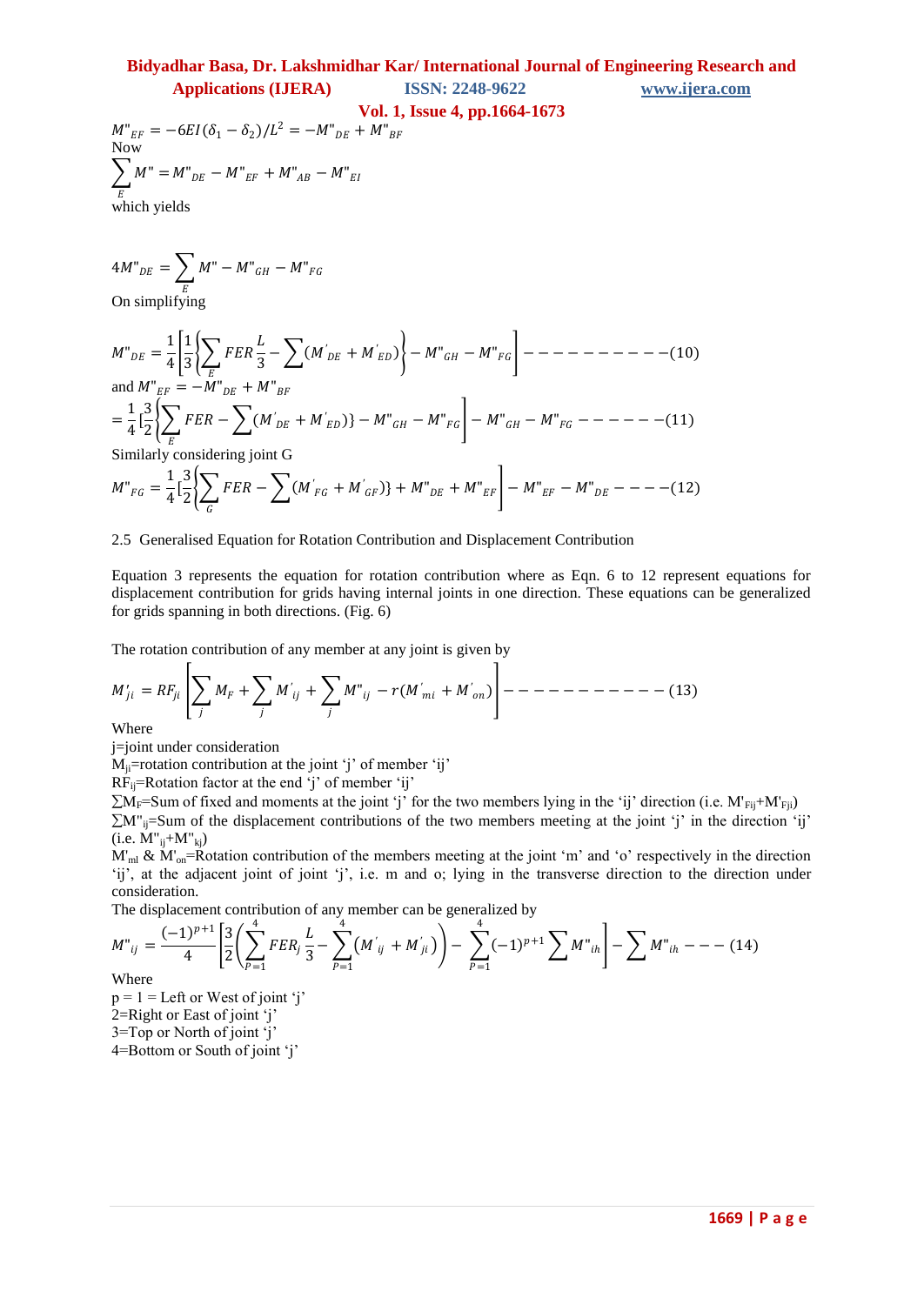

#### Fig. 6 General Grid

M"<sub>ij</sub>=Displacement contribution of member 'ij'

$$
\sum_{p=i}^{4} FER_j = fixed \text{ end reaction at joint } 'j', for \text{ all the members } p = 1 \text{ to } 4
$$

 $M_{ij}$ =Rotation contribution at 'i' of member 'ij'

 $M_{ii}$ =Rotation contribution at 'j' of member 'ij'

Mih=Displacement contribution of the member present in one side (East/West/North/South) of joint "j" except for the member meeting at the joint 'j' (i.e. for p=1,  $\sum M''_{ih} = M''_{gh} + M''_{hi}$ )

It may be noted here that the last term in Eq. 14 vanishes when the joint i or j of member ij is a fixed support (Eq. 6, 7 and 10).

#### 2.6 Operational Equation for Rotation Contribution and Displacement Contribution of a Grid of Unequal Span

For grids of unequal span and unequal rigidities, the equation for rotation contribution is obtained as

$$
M''_{ij} = RF_{ji} \left[ \sum_{j} M_{F} + \sum_{j} M'_{ij} + \sum_{j} M''_{ij} - \left( \frac{GI_{mj}}{2EI_{mj}} \times \frac{L_{ml}}{L_{mj}} \times M'_{ml} + \frac{GI_{0j}}{2EI_{on}} \times \frac{L_{on}}{L_{oj}} M'_{on} \right) \right] - \dots (15)
$$

Where  $GJ_{mj}=GJ$  value of member mj

2EIml=2EI value of member ml

The equation for displacement contribution also can be obtained as

" = (−1) +1 × × 2 4 =1 3 2 3 − (*′* <sup>+</sup> *′* ) 4 =1 4 =1 − −1 +1 2 ℎℎ 4 =1 "ℎ − ℎℎ "ℎ −− − − −− − − −−(16)

Where L<sub>r</sub>=Reference length and  $C_{ij} = \frac{L_r}{L}$  $L_{ij}$ 

The last term in Eq. 16 vanishes when fixed ends are encountered.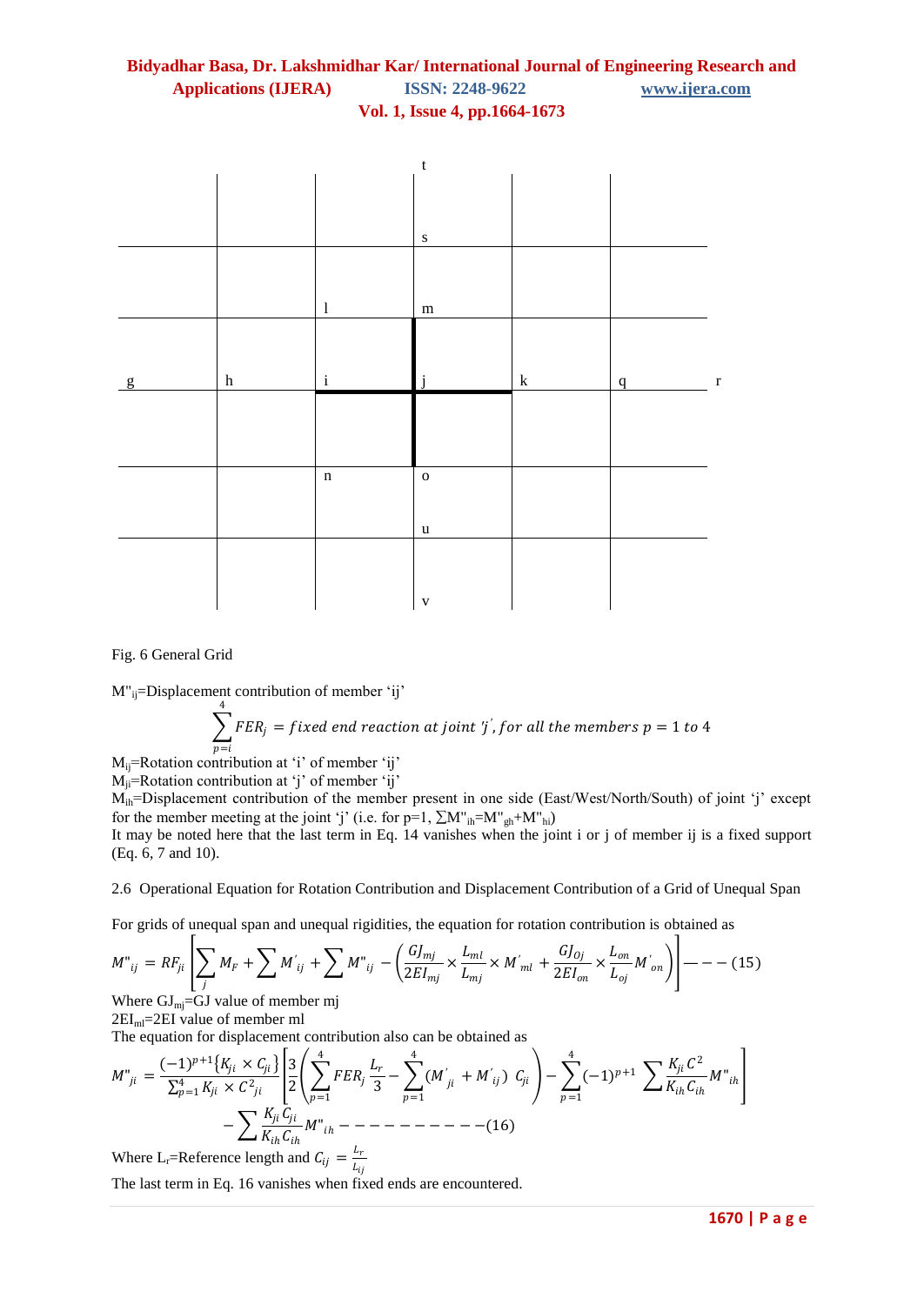#### **3. Numerical Example**

Figure 7 shows a grid having two internal joints and subjected to two point loads, each on span 4 and span 6. First the rotation factors in each direction are determined and kept in enter boxes (-0.2157 and -0.2404). The fixed end moments and reactions are then determined. Sum of fixed end moments in each direction (0, 38.4 at joint 1 and -57.6 and 17.58 at joint 2). Taking  $L<sub>r</sub>=4m$ ,  $c<sub>ij</sub>$  values for member 1, 2, 3 and 4 are 2 whereas those for 5, 6 and 7 are 1 each initially all the rotation contributions and displacement contribution are assumed to be zero. The rotation contribution each joint in both direction are then calculated as per Eq. 16 and then displacement contribution of each member is calculated as per Eq. 17. This process is repeated for five cycles and are presented in Table 1. In Table 1, values paralleled to member are rotation contribution and perpendicular are displacement contribution. The final moments are calculated as per Eq. 1 and are tabulated below.

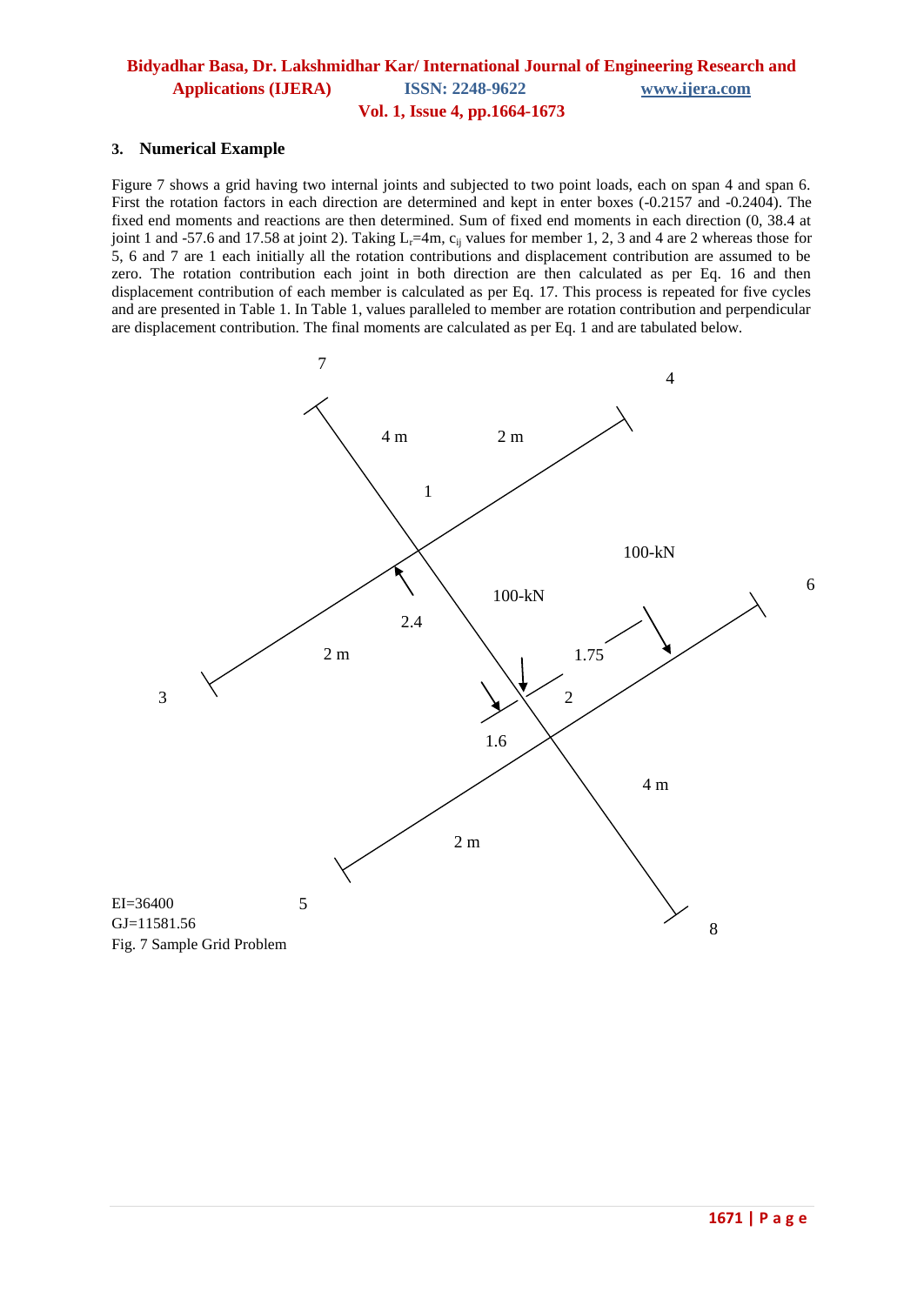#### **Table 1. Calculation Sheet**